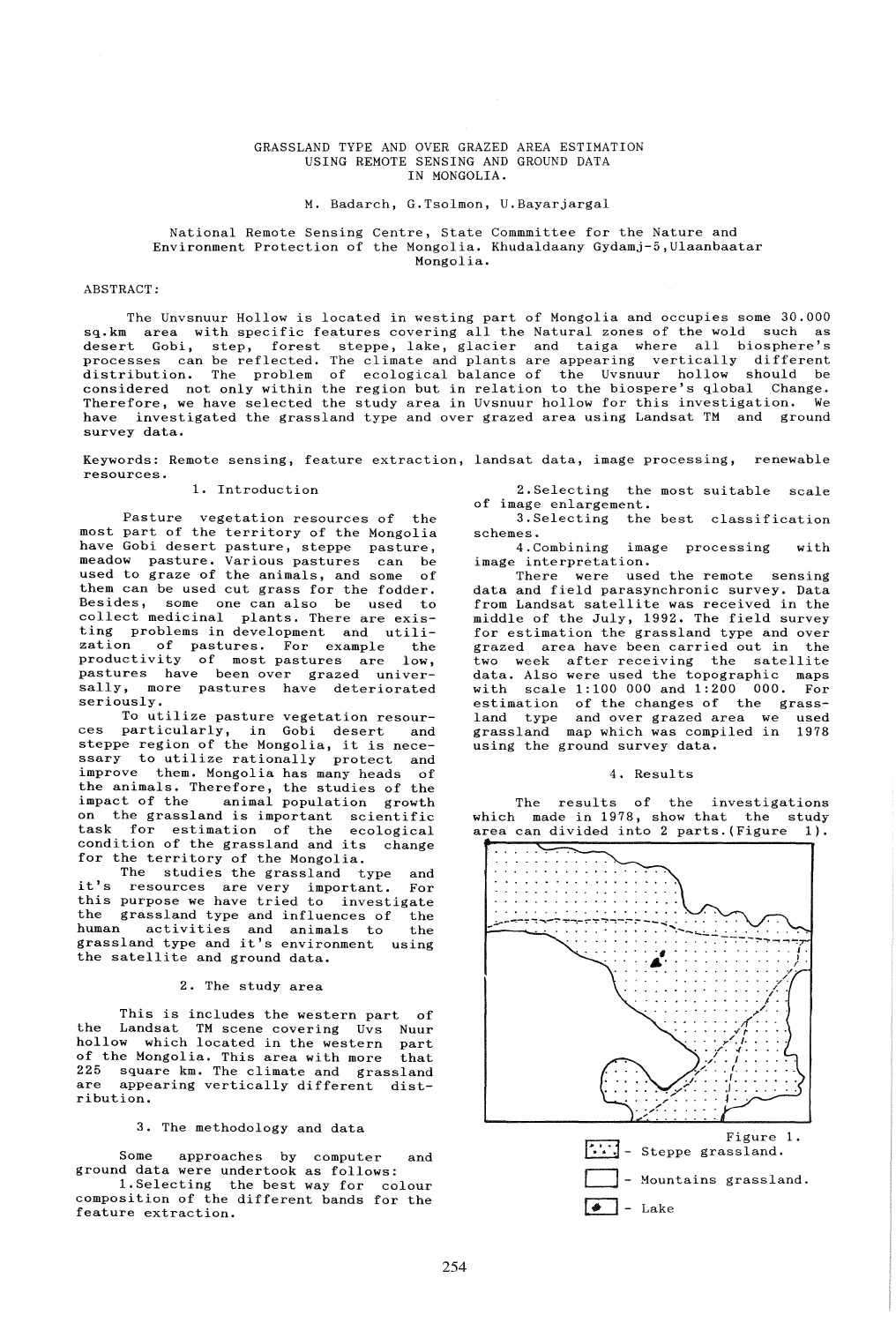There are plaint steppe grassland takes percentage of 46.61%, mountainous grassland is 53.39% percent. In mountains area, there are brown soil which related to<br>mountains dry steppe. The main content of mountains dry steppe. The main content grassland were Festuca lenensis, Buplerum multinerve, Leontopodium leontopoides.

The average grassland productivity of the above mentioned area was 2.0 Cent.per hectare.<br>In

the plaint area, there are soft<br>I which related to steppe. The brown soil which related to steppe. main contents of the grassland were Stipa krylovii. Poa atthenuata, Koeleria <u>essex mercestra sed accumulating moderna</u><br>gracilas, Aster altaica, Buplerum gracilas, Aster altaica,<br>
vicaule, Artemisia frigida.<br>
The average productive

The average productivity of the<br>grassland of the plaint area was 3.0 of the plaint area was  $3.0$ Cent.per hectare.<br>According to

According to the classification standard of grassland and its realistic condition, grassland of the study area was classified into 3 districts, 6 associations, 14 types. There was industry not considerable. There were 3 kind of roads by cars and heavy tractors for agricultural activities of the local administration.

The results of the investigations which made in 1991, show that grassland type of study area were changed by human activities and animals. (Figure 2). Almost of the parts of the study area became the





over grazed by animals. It is caused by excessive human activities and unfavorable climatic condition-serious drought and frequent winds.

This study area can divided into parts, for example severe over grazed area, moderity over grazed area and none grazed area. There are severe over grazed area takes percentage of 21.1%, moderity over grazed area is 37.06%, none grazed area is 41.7% respectivity. There are the main contents of the grassland are

changed, average productivity is reduced on the 50 - 70% compared with produc-tivity of grassland which determined in 1978.

Also there are appearing the new type of grassland such as Artemisia glanca,<br>Artemisia frigida, Artemisia adamsi, Artemisia frigida, Artemisia adamsi,<br><u>Potenttilla biburca, Potentilla acaules,</u> Potenttilla biburca, Potentilla acaules,<br>Plantago major, Chenopodium glansum.

Though industrial utilization of this territory is not considerable, the increasing number of cars and heavy tractors used in agriculture and contraction leads to substantial violation of surroundings. Therefore, many roads of the car and heavy tractor which are going through study research area after 1978 and has been destroyed the soil and vegetation cover.

It is analyzed that the quickly<br>usion of the over grazed area is extension of the over grazed caused by following mistakes:

a) Uncontrolled growth of populationsanimal and human. This process brings great pressure lands and and vegetation and blowout the fertile part of the<br>surface it is referred to as an impact to surface it is referred to as an impact develop desertification.

b) The absent of the asphalt roads driving to appear many ground roads which, destroyed much of land and vegetation cover.

c) Severe drought and frequent winds are the physical factors to produce risks on lands and vegetation cover.

The appearance of above factors in<br>study area brings a serious threat to the study area brings a serious threat to<br>agricultural practice and animal agricultural husbandry.

Furthermore, positive measures should be adopted to renew the degraded environment<br>in the over grazed areas. The improvement in the over grazed areas. The of environmental quality and the increase of animal population carrying capacity of land are also the positive ways to fill to gaps amongst the animal gaps amongst the animal<br>population,resource and environment.

puration, resource and environment.<br>It is suggested that the over grazed area can be rehabilitated as following steps. a) To reject and fence the degradated areas for increasing the percentage of plantation and rotation<br>percentage of plantation and rotation grazing.<br>b) To

establish shelterbelts for predicting farmlands and grasslands opposite the moving the fertile parts of surface.

c) To extend reverse and reserve systems on over grazing land.

d) To encourage artificial plantation of sand-fixing species on the broken surface.

#### Conclusion.

Animal population, renewable natural resources such as grassland, forest and environment are interdependent and interacted. This relationship can be seen in the semi-arid zone in western part of the Mongolia where the ecological condition is<br>limited. The important and effective The important and effective method for the estimation of the grassland type and over grazed area is remote sensing technology with ground data.

Animal and human population growth causes:

a) Decrease of average productivity of the grassland for each animal due to the grazing of the regetation and abandonment of infertile farm.